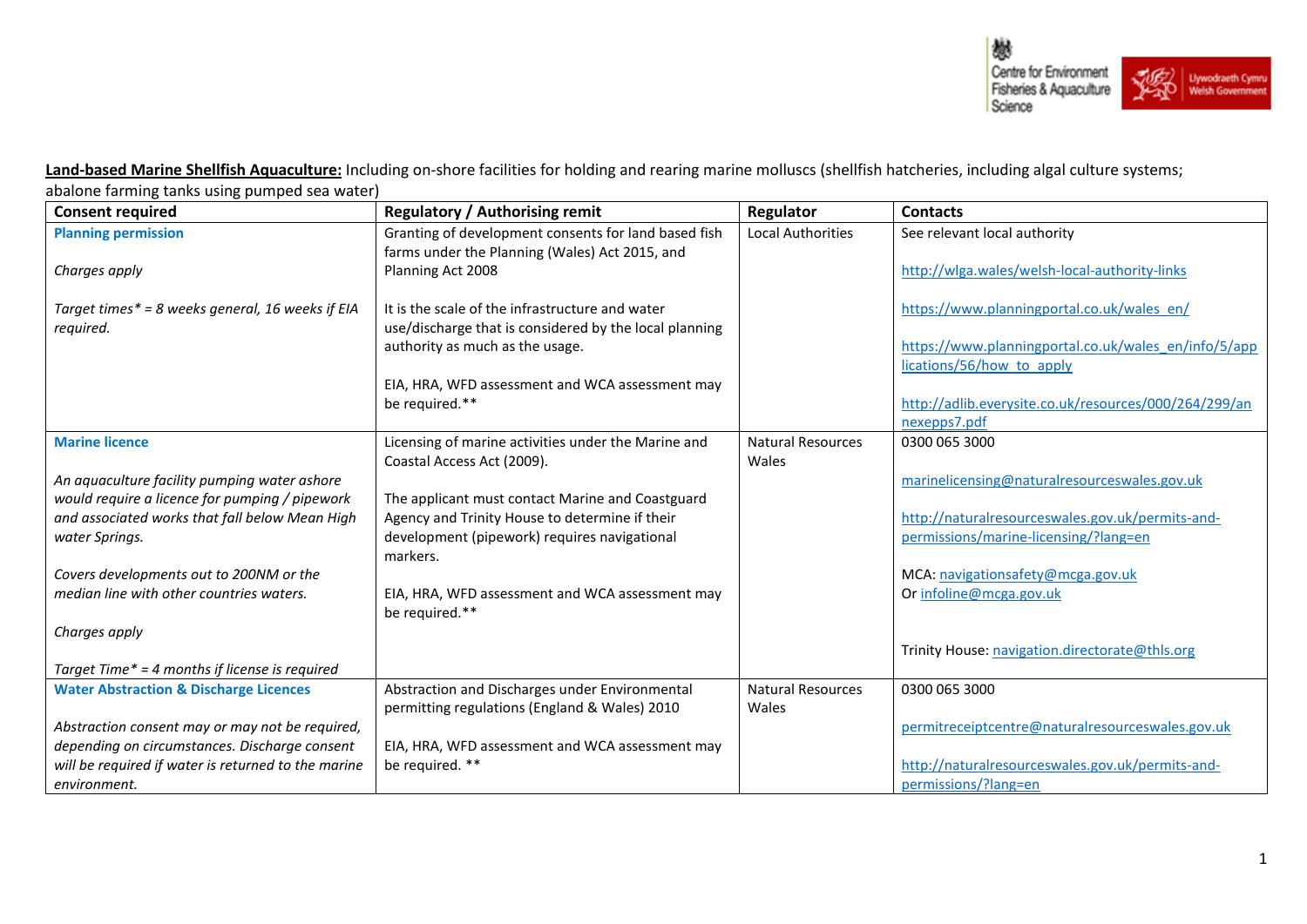鬱 Centre for Environment<br>Fisheries & Aquaculture<br>Science Uywodraeth Cymru<br>Welsh Government

| Charges apply                                                                                    |                                                                                                            |                    |                                                       |
|--------------------------------------------------------------------------------------------------|------------------------------------------------------------------------------------------------------------|--------------------|-------------------------------------------------------|
| Target time* = for full application up to 3 months                                               |                                                                                                            |                    |                                                       |
| due to changes to exempt uses and amounts                                                        |                                                                                                            |                    |                                                       |
| from Jan 2018.                                                                                   |                                                                                                            |                    |                                                       |
| <b>Authorisation to operate an Aquaculture</b>                                                   | Authorisation of aquaculture production businesses                                                         | Fish Health        | 01305 206700                                          |
| <b>Production Business</b>                                                                       | (APBs) under the Aquatic Animal Health (England &                                                          | Inspectorate (FHI) |                                                       |
|                                                                                                  | Wales) Regulations 2009, consult NRW as part of                                                            |                    | fhi@cefas.co.uk                                       |
| (An authorisation in principle may be available                                                  | process.                                                                                                   |                    |                                                       |
| before the APB is up and running)                                                                |                                                                                                            |                    | https://www.gov.uk/fish-and-shellfish-farm-           |
|                                                                                                  | FHI are a regulatory body under the nature                                                                 |                    | authorisation-and-registration                        |
| No charges                                                                                       | conservation directives, HRA and consideration under                                                       |                    |                                                       |
|                                                                                                  | the WCA may also be required.                                                                              |                    |                                                       |
| Target time* = 90 days including consultation                                                    |                                                                                                            |                    |                                                       |
|                                                                                                  | N.B. Authorisation for APB, Import & Permitting of                                                         |                    |                                                       |
|                                                                                                  | Alien species may all be dealt with as one by FHI in                                                       |                    |                                                       |
|                                                                                                  | many cases.                                                                                                |                    |                                                       |
| <b>Authorisation to import livestock</b>                                                         | Authorisation to import livestock for aquaculture from                                                     | Fish Health        | 01305 206700                                          |
|                                                                                                  | EU or third countries under Aquatic animal health                                                          | Inspectorate (FHI) |                                                       |
| Required if seed stock is to be sourced from                                                     | Directive 2006/88.                                                                                         |                    | fhi@cefas.co.uk                                       |
| anywhere outside England, Wales or Scotland                                                      |                                                                                                            |                    |                                                       |
|                                                                                                  | N.B. Authorisation for APB, Import & Permitting of                                                         |                    | https://www.gov.uk/import-or-export-live-fish-and-    |
| No charges                                                                                       | Alien species may all be dealt with as one by FHI in                                                       |                    | shellfish                                             |
|                                                                                                  | many cases.                                                                                                |                    |                                                       |
| Target time* = 15 to 90 days                                                                     |                                                                                                            |                    |                                                       |
|                                                                                                  |                                                                                                            |                    |                                                       |
| Permitting farming of alien species.                                                             | Permitting under the Alien and Locally Absent Species                                                      | Fish Health        | 01305 206700                                          |
|                                                                                                  | in Aquaculture (England & Wales) Regulations 2011.                                                         | Inspectorate (FHI) |                                                       |
| (FHI provide advice and carryout inspection to                                                   |                                                                                                            |                    | fhi@cefas.co.uk                                       |
| ensure that the facility can be classed as fully<br>enclosed and be exempt from permitting under | N.B. Authorisation for APB, Import & Permitting of<br>Alien species may all be dealt with as one by FHI in |                    | https://www.gov.uk/introduce-or-keep-non-native-fish- |
| ASR)                                                                                             |                                                                                                            |                    | and-shellfish                                         |
|                                                                                                  | many cases.                                                                                                |                    |                                                       |
| No charges                                                                                       |                                                                                                            |                    |                                                       |
|                                                                                                  |                                                                                                            |                    |                                                       |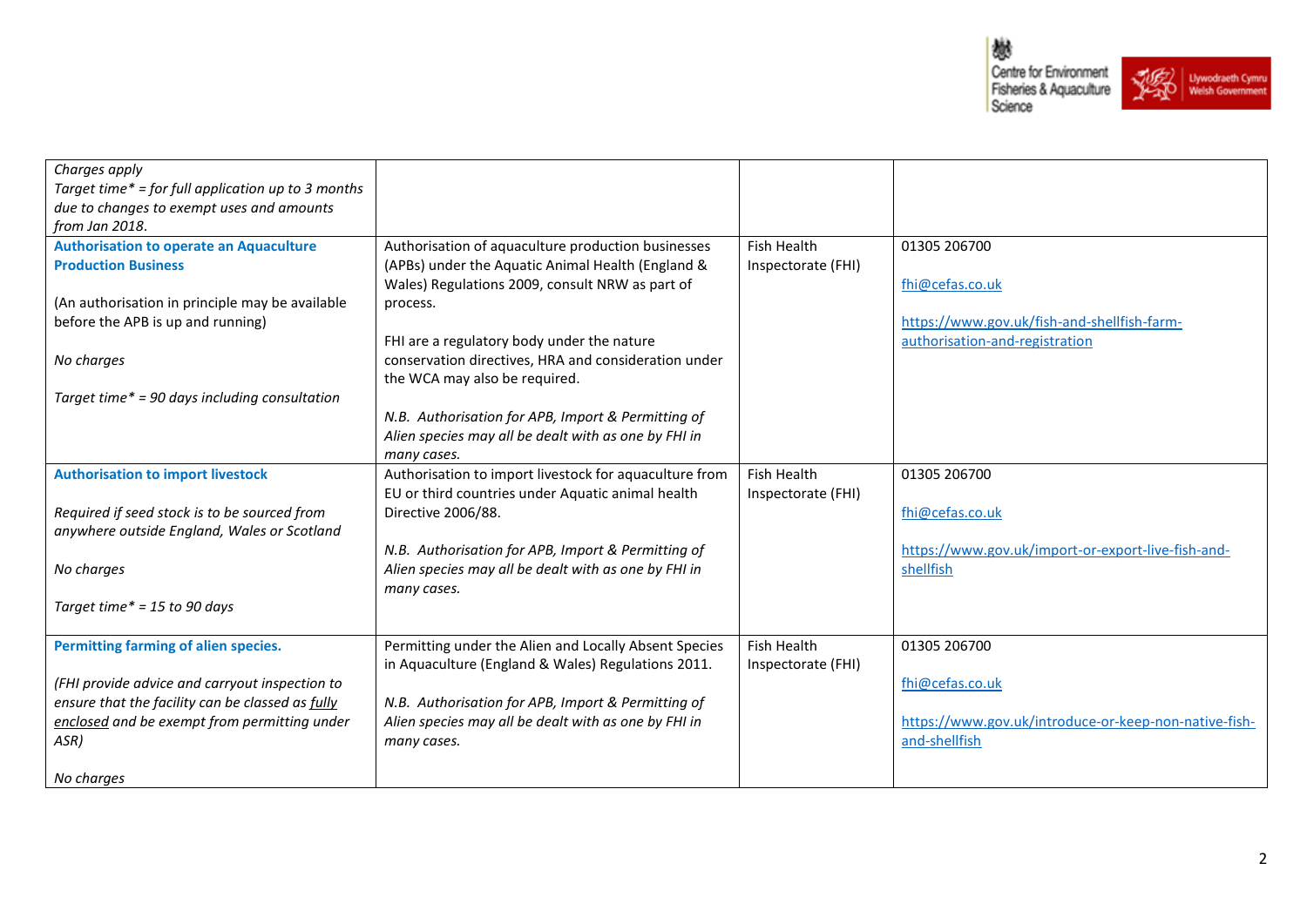

| (If a system is deemed not to be fully enclosed<br>and a Risk Assessment is required then can costs<br>fall to the applicant and can be significant) |                                                          |                      |                                               |
|------------------------------------------------------------------------------------------------------------------------------------------------------|----------------------------------------------------------|----------------------|-----------------------------------------------|
| Target time $* = 15$ to 90 days                                                                                                                      |                                                          |                      |                                               |
| <b>Disposal of mortalities</b>                                                                                                                       | Disposal of fish mortalities under Council Regulation    | Regulation via Local | http://wlga.wales/welsh-local-authority-links |
|                                                                                                                                                      | EC 1069/2009 on animal by-products. Fish which died      | authorities          |                                               |
|                                                                                                                                                      | from disease are defined as Category II material,        |                      |                                               |
|                                                                                                                                                      | which must be disposed of in accordance with Article     |                      |                                               |
|                                                                                                                                                      | 13 of EC 1069/2009.                                      | Fish Health          | 01305 206700                                  |
|                                                                                                                                                      |                                                          | Inspectorate (FHI)   |                                               |
|                                                                                                                                                      | FHI control the disposal of mortalities where premises   |                      | fhi@cefas.co.uk                               |
|                                                                                                                                                      | are subject to control for the presence of a notifiable  |                      |                                               |
|                                                                                                                                                      | disease. Otherwise it is the remit of local authorities. |                      |                                               |

\*Target times are indicative and may take longer if there are complicated considerations

\*\* EIA = Environmental impact assessment, HRA = Habitats risk assessment, WFD = Water framework directive assessment, WCA = Wildlife and countryside act assessment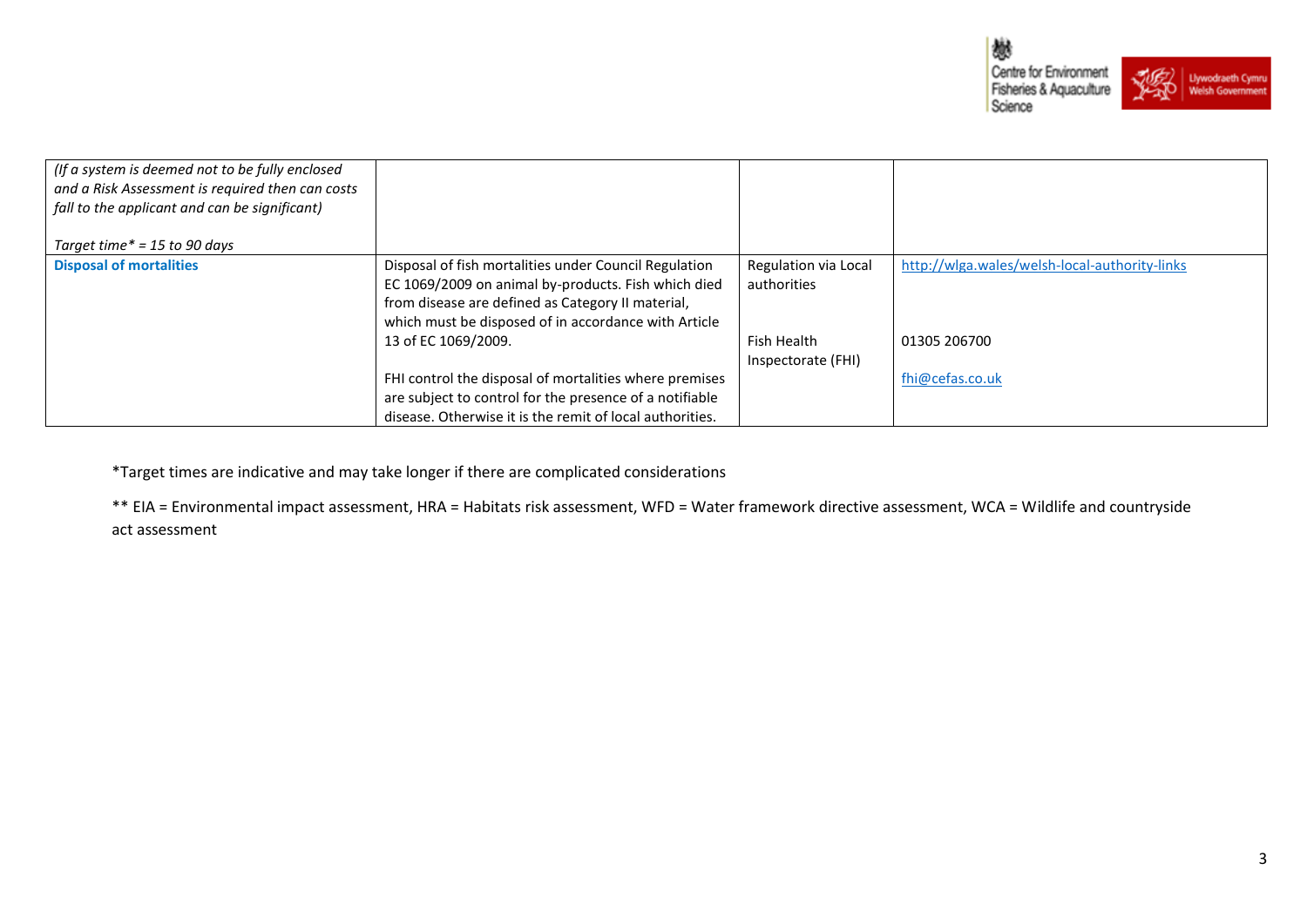

| <b>Assessment type</b>                | Legislation                                                                                                                                                                                                                                                                                                                                                                                                                                                                                                                                                                                                                                                                                                                                                                                                                | Competent<br>authority *                                            | <b>Contact details</b>                                                                                                                                                                                                                                                                                                                                                                                                                                                             |
|---------------------------------------|----------------------------------------------------------------------------------------------------------------------------------------------------------------------------------------------------------------------------------------------------------------------------------------------------------------------------------------------------------------------------------------------------------------------------------------------------------------------------------------------------------------------------------------------------------------------------------------------------------------------------------------------------------------------------------------------------------------------------------------------------------------------------------------------------------------------------|---------------------------------------------------------------------|------------------------------------------------------------------------------------------------------------------------------------------------------------------------------------------------------------------------------------------------------------------------------------------------------------------------------------------------------------------------------------------------------------------------------------------------------------------------------------|
| Environmental Impact Assessment (EIA) | The local authorities, if issuing planning permission, will<br>consult with relevant statutory consultees (including<br>NRW) on specific environmental impacts of<br>development proposals under the Town and Country<br>Planning (Environmental Impact Assessment) (England<br>and Wales) Regulations 2011.<br>For a shellfish purification centre development, you will<br>most likely require planning permission so consult your<br>local planning authority early in the application process<br>on the requirements for EIA.<br>For any inflow/outflow pipework: The Marine Works<br>(Environmental Impact Assessment) Regulations 2017 as<br>amended requires applications for a marine license to<br>NRW to be screened against its Annex II to check if an<br>EIA is required (mainly sections $1(f)$ and $(g)$ ). | <b>Local Authorities</b><br><b>Natural Resources</b><br>Wales (NRW) | http://wlga.wales/welsh-local-authority-links<br>http://naturalresourceswales.gov.uk/guidance-and-<br>advice/business-sectors/planning-and-<br>development/our-role-in-planning-and-<br>development/the-role-of-natural-resources-wales-in-<br>environmental-assessment/?lang=en<br>0300 065 3000<br>marinelicensing@naturalresourceswales.gov.uk<br>http://naturalresourceswales.gov.uk/permits-and-<br>permissions/marine-licensing/environmental-impact-<br>assessment/?lang=en |
| Habitats Risk Assessments (HRA)       | Any application for works within or adjacent to a<br>European or RAMSAR site will be subject to the<br>provisions of The Conservation of Habitats and Species<br>Regulations 2017.<br>This means that the Local Planning Authority will carry<br>out a Habitats Regulations Assessment (HRA) as part of<br>issuing planning permission' NRW are consulted as part<br>of this process.                                                                                                                                                                                                                                                                                                                                                                                                                                      | <b>Local Authorities</b><br><b>Natural Resources</b><br>Wales (NRW) | http://wlga.wales/welsh-local-authority-links<br>http://naturalresourceswales.gov.uk/guidance-and-<br>advice/business-sectors/planning-and-<br>development/our-role-in-planning-and-<br>development/the-role-of-natural-resources-wales-in-<br>environmental-assessment/?lang=en<br>0300 065 3000<br>marinelicensing@naturalresourceswales.gov.uk                                                                                                                                  |